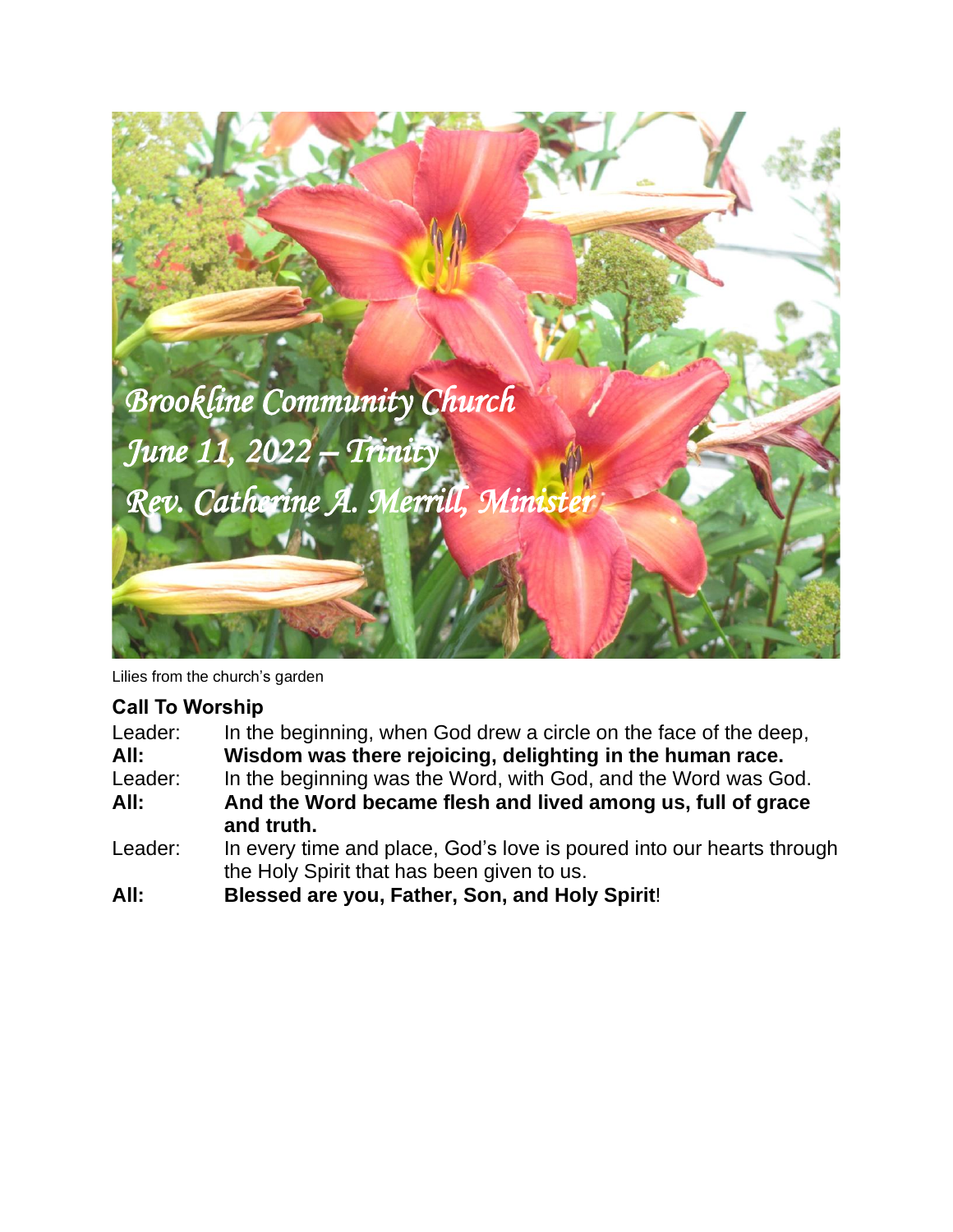## **Hymn:** *This is My [Father's](https://www.youtube.com/watch?v=7FQdDSuFCtk) World* **by Keith & Kristyn Getty**

This is my Father's world, And to my listening ears All nature sings, and round me rings The music of the spheres.

This is my Father's world: I rest me in the thought Of rocks and trees, of skies and seas-- His hand the wonders wrought.

This is my Father's world: The birds their carols raise, The morning bright, the lily white, Declare their Maker's praise.

This is my Father's world: He shines in all that's fair; In rustling grass I hear Him pass, He speaks to me everywhere.

This is my Father's world: O let me ne'er forget. That though the wrong seems oft so strong, God is the Ruler yet.

This is my Father's world: Why should my heart be sad? The Lord is King: let the heavens ring!

God reigns; let earth be glad!

This is my Father's world: Why should my heart be sad? The Lord is King: let the heavens ring! God reigns; let earth be glad!

If you have a favorite hymn you'd like to include in our worship service, just send it along and I'll look for a good place for it.

## **A Prayer of Joys and Concerns:**

## **Let us recite the Lord's Prayer together:**

**Our Father who art in heaven hallowed be thy name. Thy kingdom come, thy will be done, on earth as it is in heaven. Give us this day our daily bread, and forgive us our trespasses, as we forgive those who trespass against us. And lead us not into temptation, but deliver us from evil, for thine is the kingdom, and the power, and the glory forever. Amen.**

[For next week, please feel free to send me your joys & concerns and I'll include them in our prayers: [minister@bccnh.org](mailto:minister@bccnh.org) or call/text (857) 259-7269.]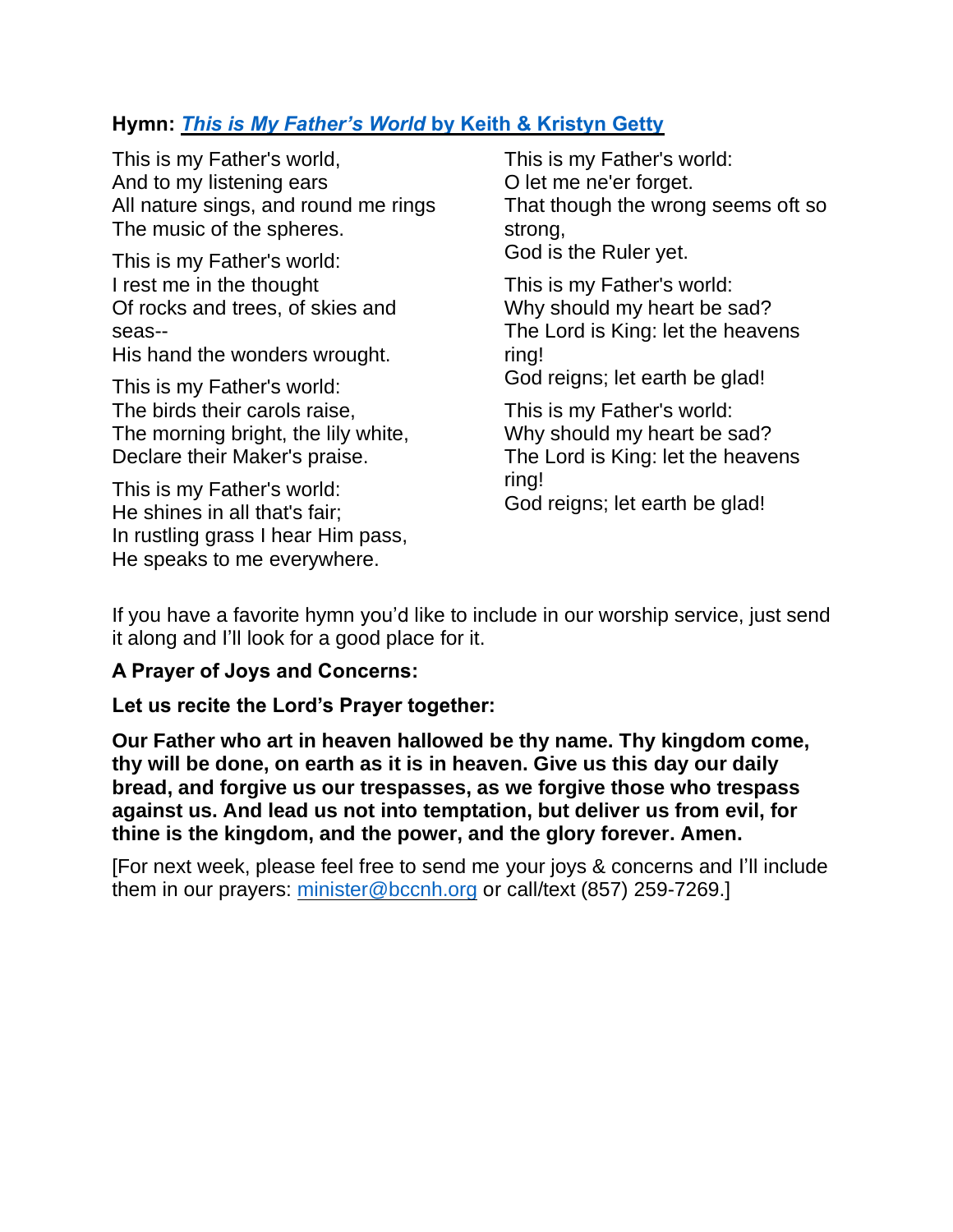## **Hymn:** *All [Creatures](https://www.youtube.com/watch?v=9Gx5aYG28sg) of Our God and King* **by Keith & Kristyn Getty**

All creatures of our God and King Lift up your voice and with us sing Alleluia Alleluia

Thou burning sun with golden beam Thou silver moon with softer gleam O praise Him O praise Him Alleluia Alleluia Alleluia

Thou rushing wind that art so strong Ye clouds that sail in heav'n along O praise Him Alleluia

Thou rising morn in praise rejoice Ye lights of ev'ning find a voice O praise Him O praise Him Alleluia Alleluia Alleluia

And all ye men of tender heart Forgiving others take your part O sing ye Alleluia

Ye who long pain and sorrow bear Praise God and on Him cast your care

O praise Him O praise Him Alleluia Alleluia Alleluia

Let all things their Creator bless And worship Him in humbleness O praise Him Alleluia

Praise praise the Father praise the Son

And praise the Spirit Three in One O praise Him O praise Him Alleluia Alleluia Alleluia

### **Scripture Reading: Proverbs 8:1-4, 22-31, p. 515**

Does not wisdom call, and does not understanding raise her voice? On the heights, beside the way, at the crossroads she takes her stand; beside the gates in front of the town, at the entrance of the portals she cries out: 'To you, O people, I call, and my cry is to all that live. The Lord created me at the beginning of his work, the first of his acts of long ago. Ages ago I was set up, at the first, before the beginning of the earth. When there were no depths I was brought forth, when there were no springs abounding with water. Before the mountains had been shaped,

before the hills, I was brought forth—

when he had not yet made earth and fields,

or the world's first bits of soil.

When he established the heavens, I was there, when he drew a circle on the face of the deep,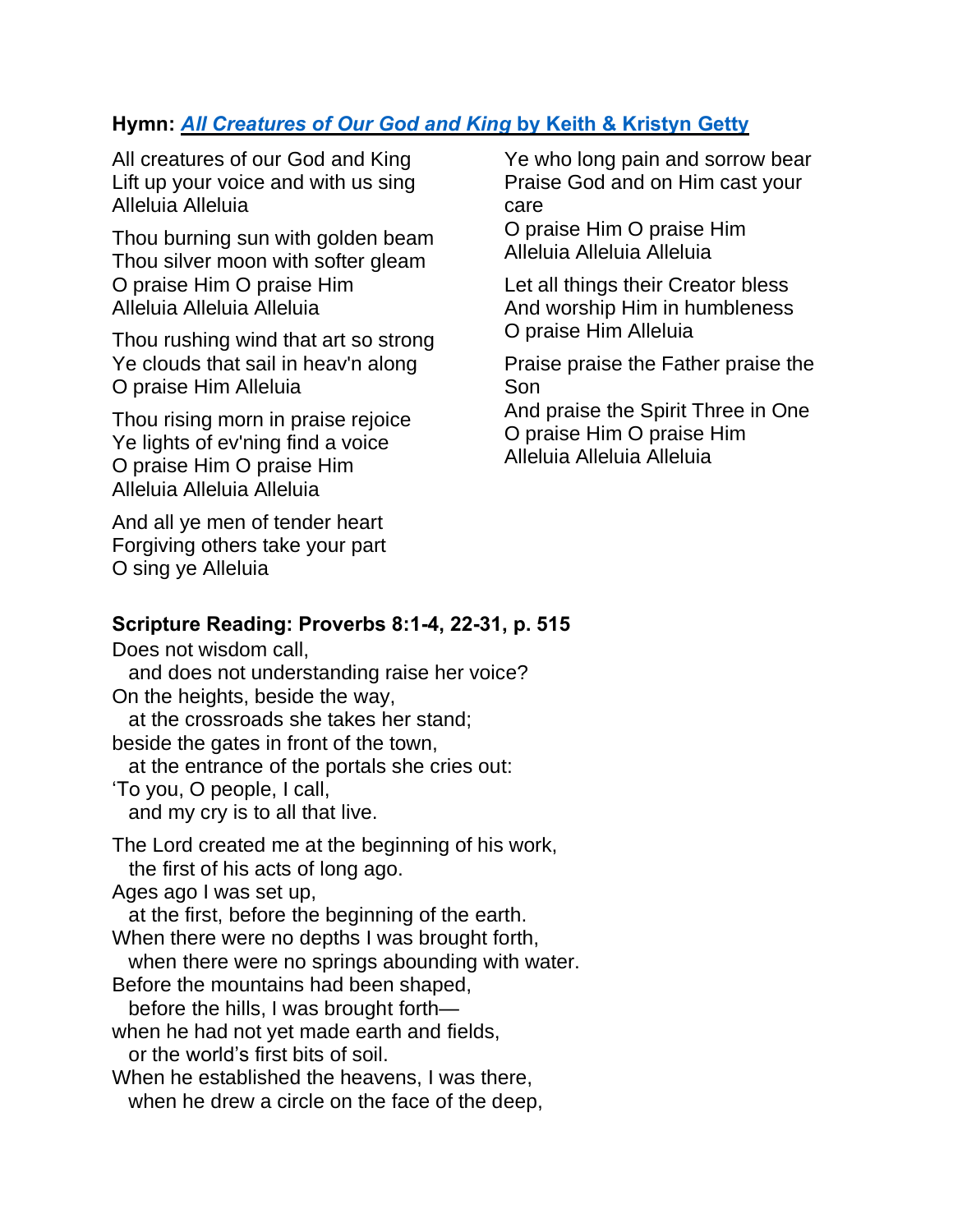when he made firm the skies above,

when he established the fountains of the deep.

when he assigned to the sea its limit,

so that the waters might not transgress his command,

when he marked out the foundations of the earth,

then I was beside him, like a master worker;

and I was daily his delight,

rejoicing before him always,

rejoicing in his inhabited world

and delighting in the human race.

## **Reflection on the Scripture:**

## **MINISTRY OF SHARING**

**\*DOXOLOGY: #809 "Praise God from whom all blessings flow; Praise Him, all creatures here below; Praise Him above, ye heavenly host. Praise Father, Son and Holy Ghost. Amen."**

**\*Prayer of Dedication for the Gifts We've Been Given:**

**Out of the abundance of God's own life,**

**we have received the abundance of God's creation, God's word, and God's love.**

**Why, then, should we live as though we are threatened with scarcity? Today we return to God a portion of all that we have been given, with joyous and glad abandon.**

**Thanks be to God.**

## **Announcements**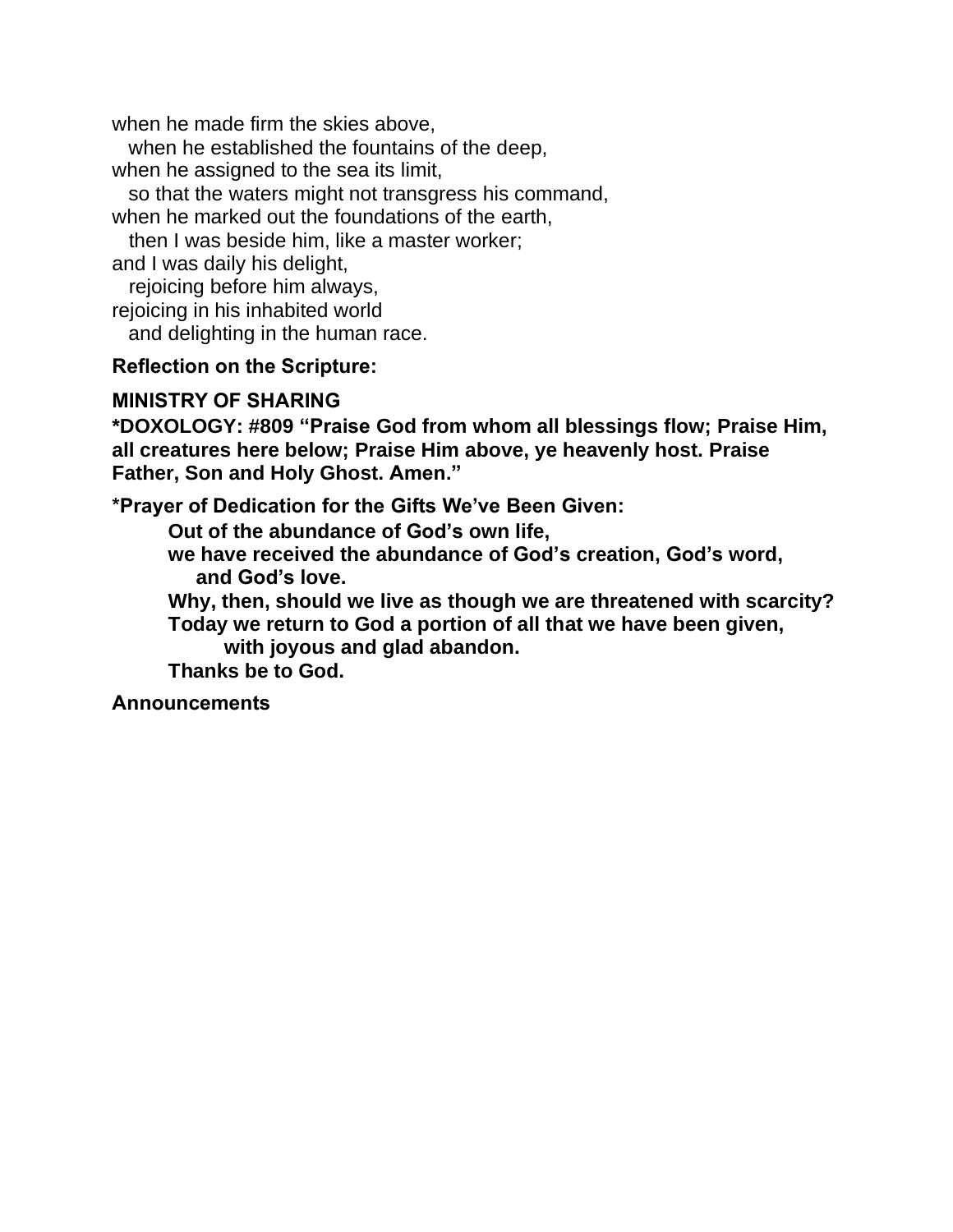## **Hymn:** *Gathering of Spirits* **by Carrie [Newcomer](https://www.youtube.com/watch?v=SuOfuaEW2m4)**

Let it go my love, my truest Let it sail on silver wings Life's a twinkling and that's for certain But it's such a fine thing

There's a gathering of spirits There's a festival of friends And we'll take up where we left off When we all meet again

I can't explain it I couldn't if I tried How the only things we carry Are the things we hold inside

Like a day in the open Like the love we won't forget Like the laughter that we started And it hasn't died down yet

Let it go my love, my truest Let it sail on silver wings Life's a twinkling and that's for certain But it's such a fine thing

There's a gathering of spirits There's a festival of friends And we'll take up where we left off When we all meet again

Oh yeah, now didn't we And don't we make it shine Aren't we standing in the center of Something rare and fine

Some glow like embers Like a light through colored glass Some give it all in one great flame Throwing kisses as they pass

So let it go my love, my truest Let it sail on silver wings Life's a twinkling and that's for certain But it's such a fine thing

There's a gathering of spirits There's a festival of friends And we'll take up where we left off When we all meet again

#### **A Prayer to Send us Back Out into the World**

Leader: May the grace of Christ Jesus grant you peace; may the Holy Spirit guide you into all truth; and may the love of God fill your heart so that you may find hope in every circumstance of this life, and give glory to God.

#### **All: Amen**.

[CONGREGATIONAL](https://www.youtube.com/watch?v=dQTRoTkkz3g) RESPONSE: *# 839 "God Be With You Till We Meet Again; by his [counsels](https://www.youtube.com/watch?v=dQTRoTkkz3g) guide, uphold you, with his sheep securely fold you; God be with you till we meet [again.](https://www.youtube.com/watch?v=dQTRoTkkz3g)"*

*Here ends our worship, now let our service begin.*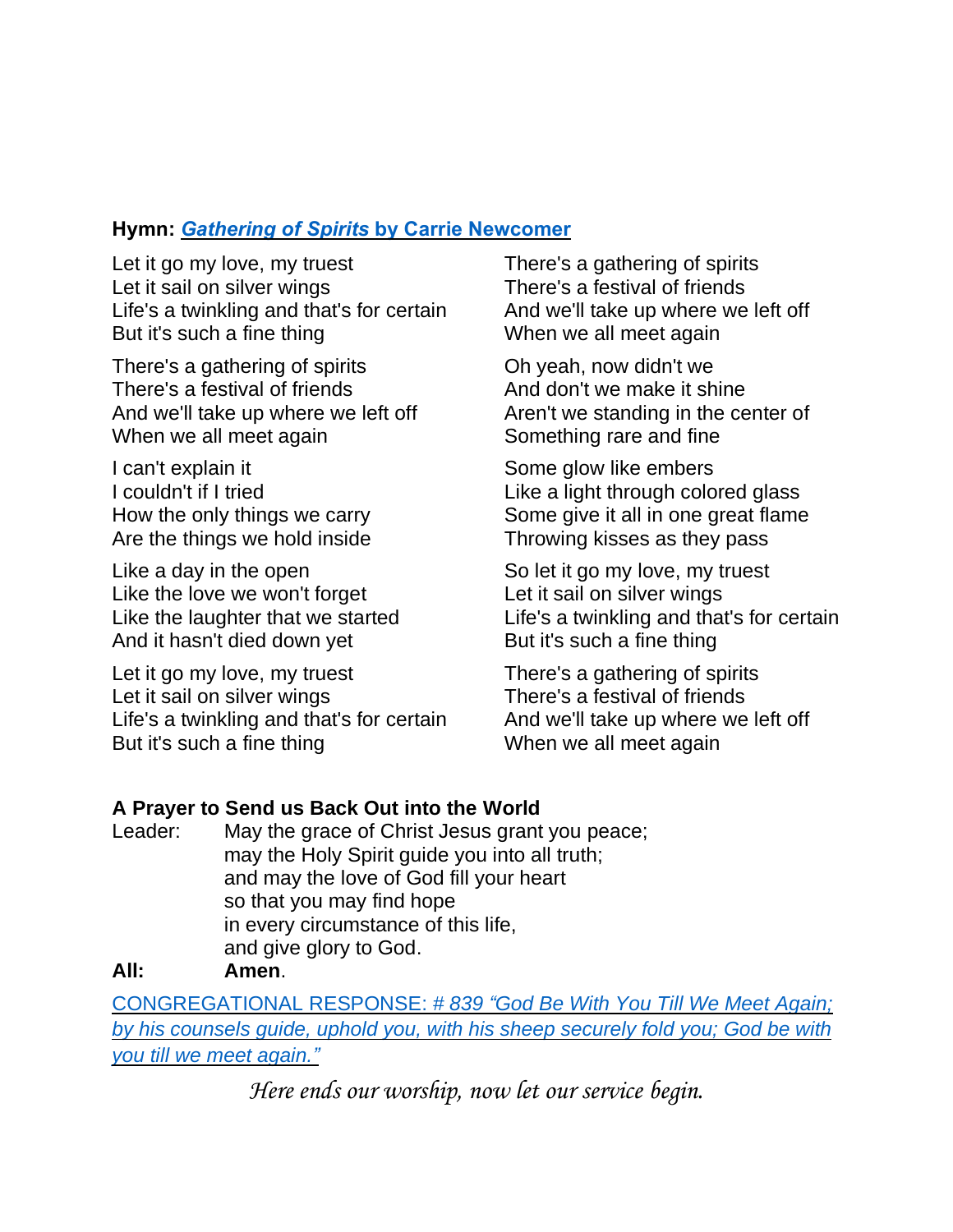

PRAYER LIST **(6/11/22)**

- Friends & family of Braedon O'Connor, Elly Austin, Patty Birner, Jesse Delrossi.
- For everyone to stay as healthy as they can in the days to come
- For the friends & families of those who have died alone
- For our church, that we remain patient with the process of re-opening
- For Luca, Amy's nephew, whose treatments continue
- For Joe, Megan's friend, recovering from knee surgery
- For Joelle, Megan's friend & Joe's wife, recovering from heart surgery
- For Michael Esposito, friend of Susan and Russell's family, who is out of a coma but facing innumerable surgeries and other medical challenges
- For those involved in the mass shooting in Buffalo, that they might be supported
- For those involved in the shooting in Uvalde, Texas may they find comfort
- For the friends and family of Nancy Richards, a long-time public servant from Mason
- For those coping with the effects of gun violence, that our leaders may act and we may not remain silent
- For families struggling with infertility
- For Morris, John Nicholson's dad, who's facing significant health challenges
- For those struggling with thoughts of suicide
- For those facing major surgery
- For the people of Ukraine, who are finding new life in the death that surrounds them this Eastertide
- For those who have no one to pray for them, accept our prayers
- Individuals serving in our military & their families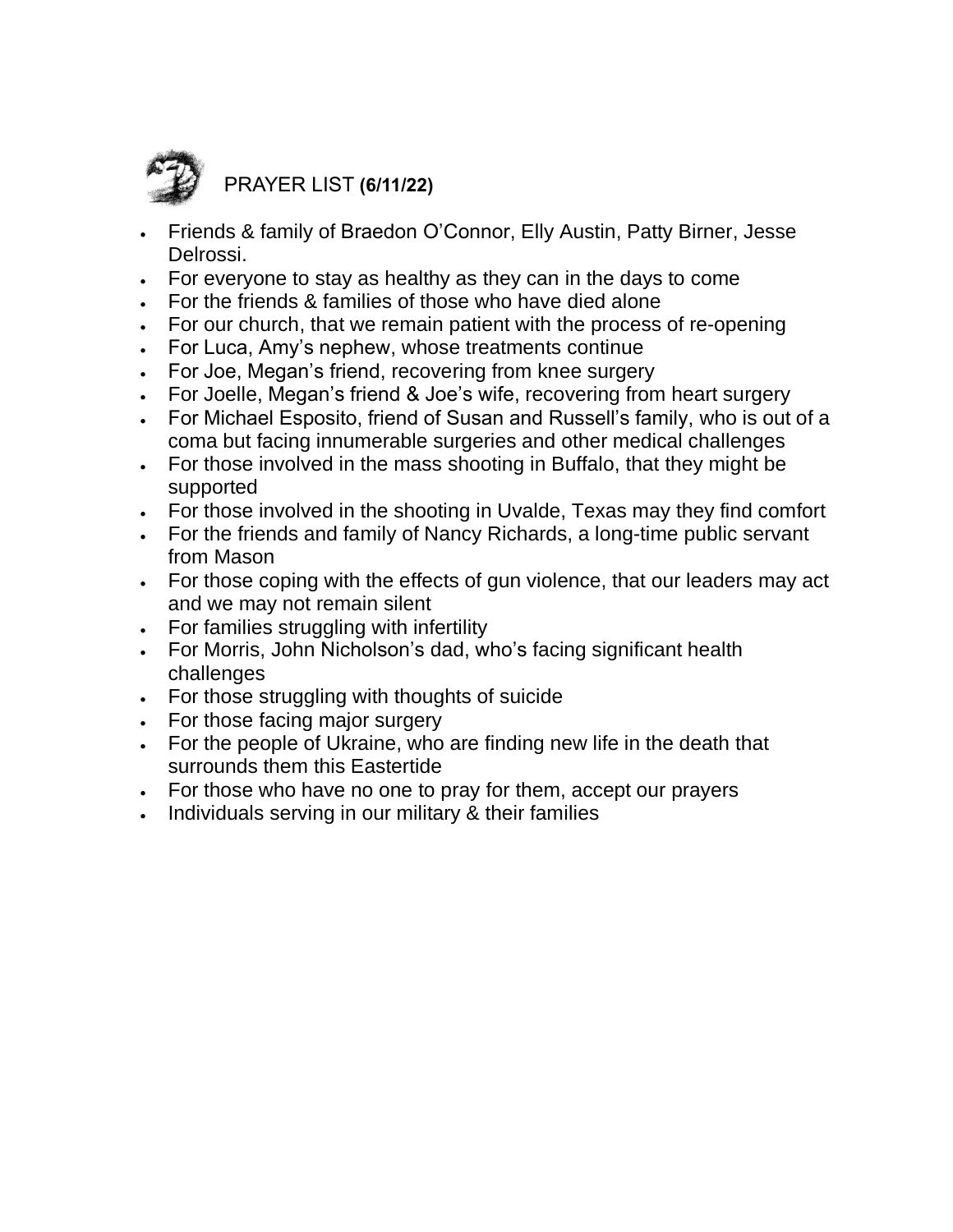## **Household Prayer: Morning<sup>1</sup>**

Creator God, I wake this morning to the beauty of the world as though it were the first morning of creation. As the light of the sun rises on all that you have made, I pray that my spirit may rise also. Help me to be ready to greet you however and in whomever you make yourself known to me today. Help me to pause in moments of this day to glimpse the beauty you have made, offered as gift and sign of your abiding presence. I entrust myself and those I love to you this day, knowing that you promise to be with us always. In your holy, triune name I pray. Amen.

## **Household Prayer: Evening**

O God, my Advocate and Comforter, I rest in you. The evening falls and the darkness does not overcome me, for you are my light. You are the Light of the world. I bring to you the passing cares of this day, and the deeper cares of my life and those I love. Breathe peace on all that stirs in me and whirls around me. Breathe peace into every troubled place and person this night. Shine on us, in us, and through us. I know that when I awake, I will still be with you, Holy One who is Source, Word, and Wisdom. Amen.

#### **Questions for Reflection**

Trinity Sunday is not so much a day for explanations as it is a day for reflection on the majesty and mystery of the fullness of God: God as Creator, Lawgiver, the One who performs mighty acts; God as Messiah and Lord, Savior, Liberator, known to us in Jesus Christ; God as Holy Spirit, Wind and Flame, Advocate, Comforter. How does thinking of God in this Trinitarian way inform, even increase, your understanding of God? Do you experience God, or relate more easily to God, in one of the three "Persons" of God more than the other two? What causes you to relate to God more closely in this way?

<sup>1</sup> The Morning & Evening Prayer and Question for Reflection are reprinted by permission of Westminster John Knox Press from *Feasting on the Word*® *Worship Companion*. Copyright 2014.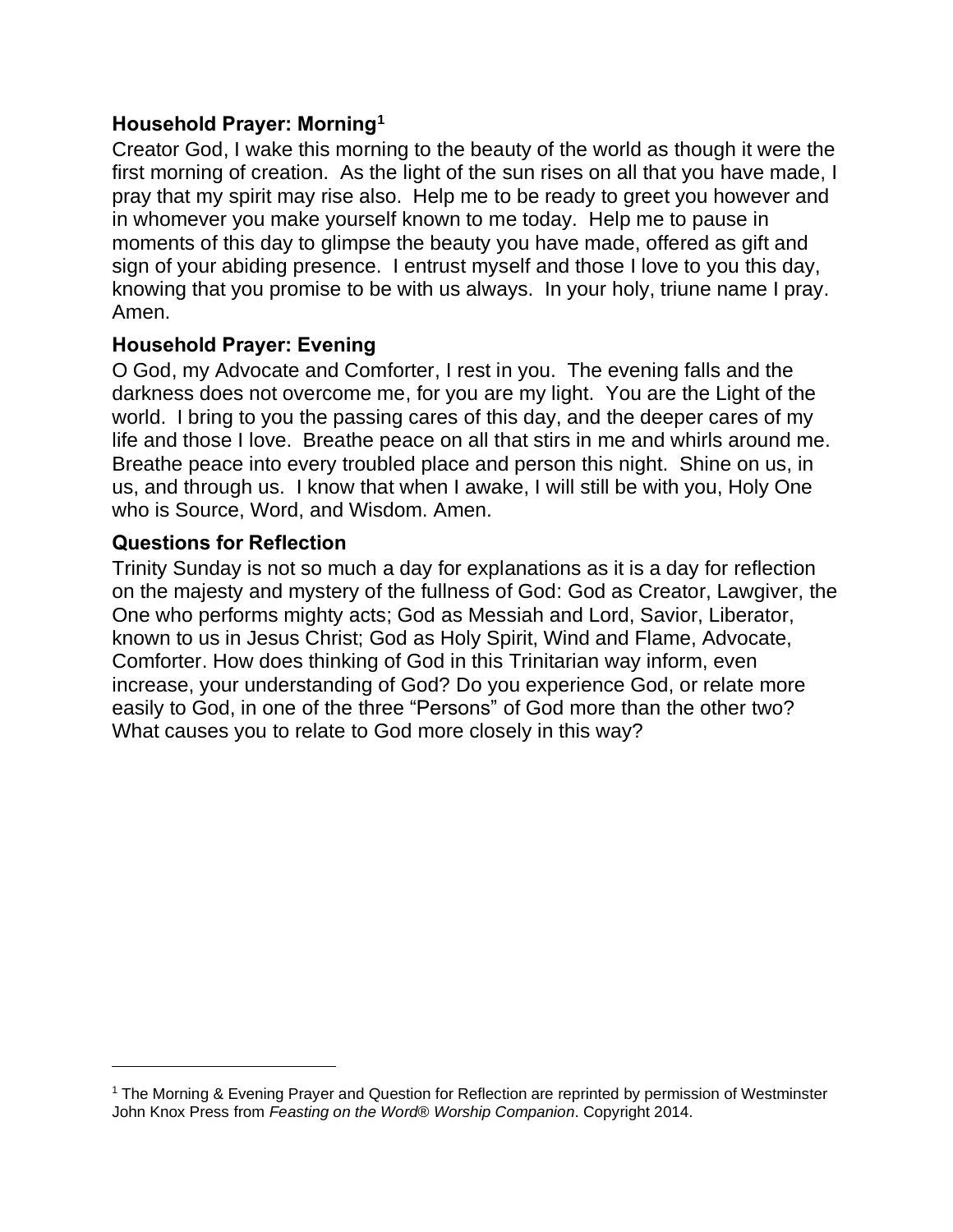#### **Announcements**

**HORTON CENTER** NEEDS YOU!







The church's financial obligations continue. If you are able, please mail your offering to: Brookline Community Church, PO Box 507, Brookline, NH 03033.

| Actual           | Actual   | Income vs.                       |
|------------------|----------|----------------------------------|
|                  |          | Income   Expenses   Expenses +/- |
| April   \$28,340 | \$40,271 | (S11,932)                        |

Please shop smile.amazon.com and choose Brookline Community Church as your charity to support the church. Thanks!

There are several ways to send your offering.

**1.** Text "GIVE" to 603-506-4455 for your first time. Click "Sign In" then "Register for an Account**"**

**2.** Scan the QR code

**3.** Mail to: Brookline Community Church, PO Box 507, Brookline, NH 03033.



## **Order Your June Take Home Meal Now: Smoked Barbeque**

On SATURDAY, June 18<sup>th</sup> at 4:00pm, there will be a special Take Home Meal pick up of barbeque, cornbread and other sides. There's a limited number of dinners (we really mean it!), so get your order in now.

# **Andres Institute Walk for Peace/Ukranian Fundraiser - Sat., June 18th from 9-12**

Walkers may choose their trail through the

mountainside sculpture park and visit four sculptures by Ukrainian artists near the summit, where the renown cellist Eugene Friesen, formerly of the Paul Winter Consort will perform. Here are the [details.](https://www.brooklinenh.us/home/news/andres-institute-walk-for-peaceukranian-fundraiser-sat-june-18th-from-9-12)

## **May was Military Appreciation Month**

Outreach is putting together a note writing campaign to send notes to our military personnel. If you have spare note cards, please bring them in. Contact Amy [\(arazz3914@gmail.com\)](mailto:arazz3914@gmail.com) for more details.

## **Get Your Parking Placards for the Lake!**

We hope to worship more often at the Lake than in previous years. So make sure you have an up to date parking placard.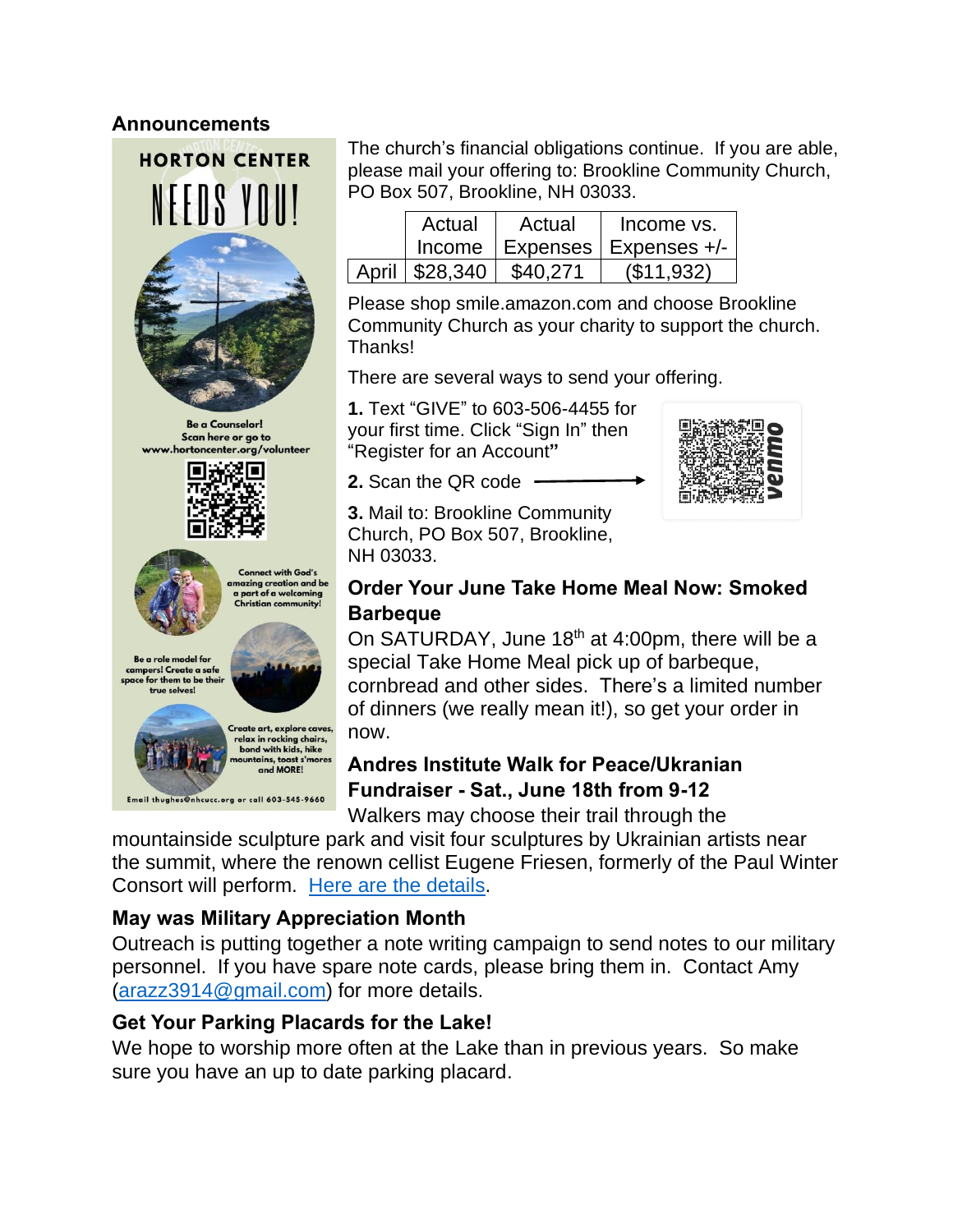## **Public Works Facility Open House & Farewell to Tad Putney and Valerie Rearick, Sat. June 25, noon – 2:00pm**

The Selectboard invites residents to visit the new Public Works Facility at 42 North Mason Road on Saturday, June 25th from Noon to 2pm to walk through the new building and to also wish Val and Tad well as they retire at the end of June. Here are the [details.](https://www.brooklinenh.us/home/news/public-works-facility-open-house-and-farewell-to-val-and-tad-sat-june-25th-from-noon-to)

## **Homeless keys looking for an owner on the back table:**

In tidying up the 3<sup>rd</sup> floor classrooms, we found a number of keys that are looking for a home. They may have been there a while, so see if they were the set you were never able to find! See Susan Haight [\(sdlhaight@gmail.com\)](mailto:sdlhaight@gmail.com) for more details.

## **Looking for feedback on changes in our Covid protocols**

Over the next few weeks we'll be experimenting with changes in our Covid-19 protocols, trying to relax some of our guidelines. Our intention is to help folks feel more connected with one another. But the same changes might feel great for some and off-putting for others. Please speak with Rev. Cath, Ann or any of the deacons to let us know how the changes make you feel.

## **Free Covid Home Tests**

1. Gov. Sununu [announced](https://www.governor.nh.gov/news-and-media/free-home-rapid-covid-19-tests-now-available-new-hampshire-residents) a program to deliver free Covid home tests to NH [residents.](https://www.governor.nh.gov/news-and-media/free-home-rapid-covid-19-tests-now-available-new-hampshire-residents) You just go to the [program's](https://sayyescovidhometest.org/) website, put in your zip code and then follow the prompts. They're delivered via Amazon.

2. The federal government will deliver four tests to your home. Just enter your details on a special US Post [Office](https://special.usps.com/testkits) web page. And if you've ordered 4 in the past, you can get four more the same way!

#### **Brookline Food Pantry**

Although we cannot be together physically at this time, Outreach is continuing to work through the Brookline Welfare office & CERT (Community Emergency Response Team) to address our community's needs.

The Brookline food pantry is now open on Tuesdays & Thursdays from 10-2:00 for dropoffs only. There is a list on the Brookline Food Pantry's [Facebook](https://www.facebook.com/BrooklineFP/) page that is being updated as items are needed.

For the food pantry, in addition to Market Basket gift cards, this week, they're looking for:

laundry detergent dish soap

toilet paper kitchen sponges

If you know of anyone who could use some help from the Food Pantry, please let Angie or Amy know. We sense there's more need in the community than is currently picking up food.